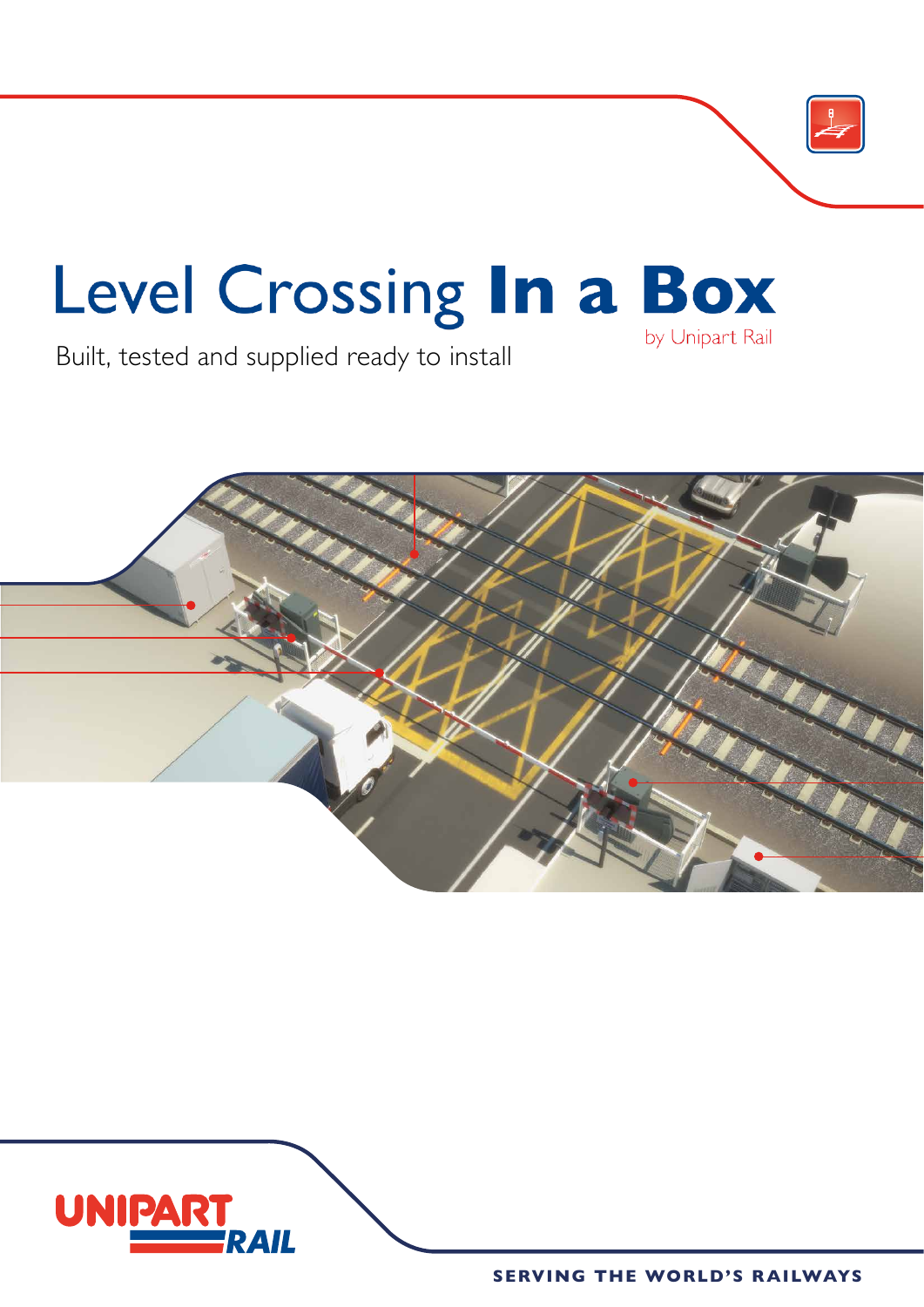## **Cost and Time**

Installing and commissioning level crossings is a complex and time-consuming process. Even before the installation team arrives on site, the materials sourcing and logistics planning is onerous & adds a lot of cost to the projects.

Our Modular Level Crossing Island Service delivers all your crossing material requirement, pre-tested and plug-coupled, to your site, where & when you need it.

Working from ground plans, our technicians will create a bill of materials ready for ordering. Because we know railways in detail, we will ensure that all core and ancillary materials are identified and ordered and delivered ensuring smooth installation and commissioning.

Commissioning spares are also provided for those unexpected stock outages of critical components.

## **Designed Engineering**

Central to our service is reducing the civils requirement for level crossings by producing location cases containing all the equipment needed for level crossing control, instead of using an REB.

This reduces the civils requirement for foundations. And because we have the experience, we work with your designers to optimise the layout of equipment in the cases to reduce wiring requirements and improve the overall design and layout.

This also covers racking & railing and component proximity for the best performance.

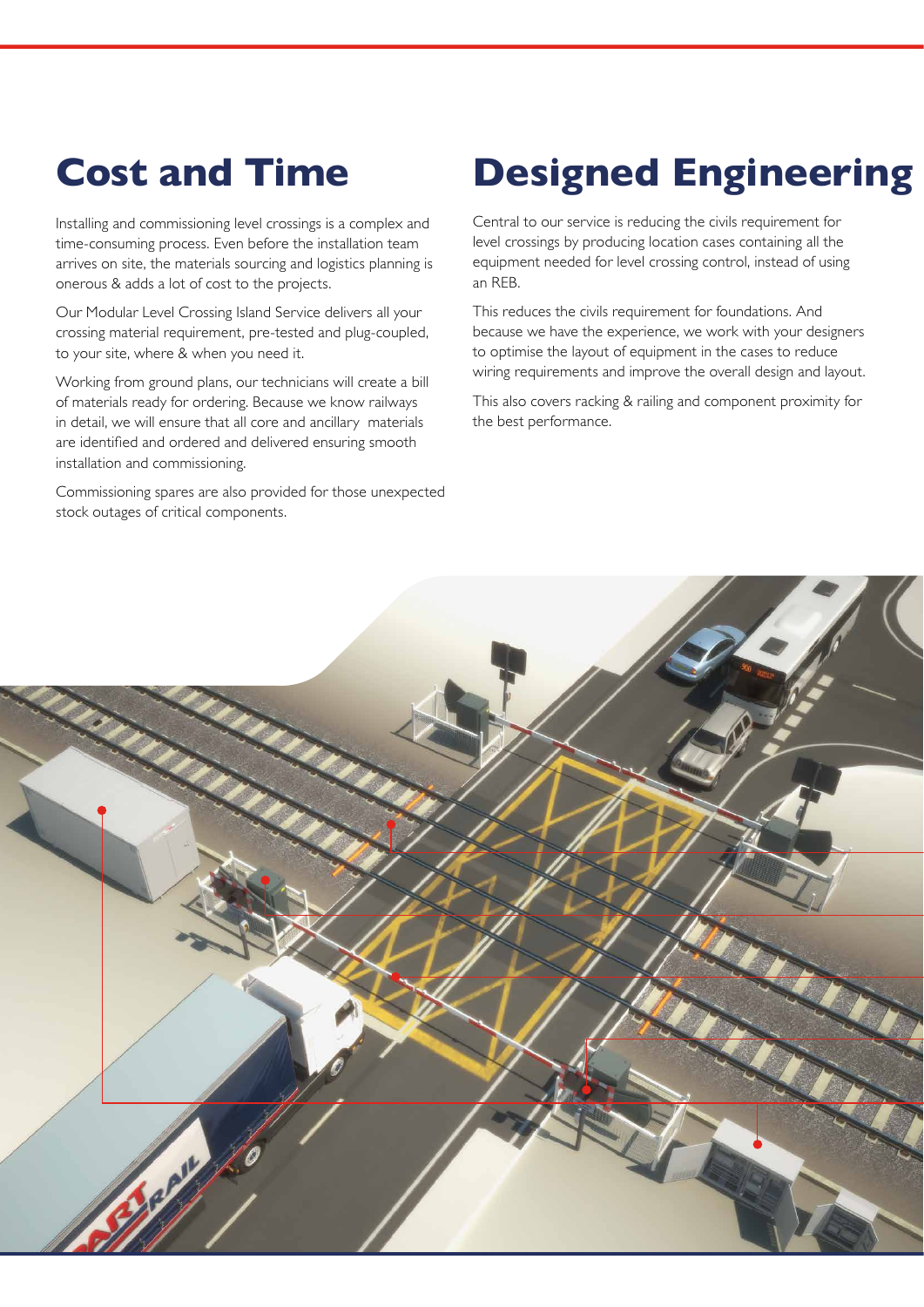# **Fully Tested and Installation-Ready**

Until now, hard wiring and testing of the level crossing components was done in-situ, using valuable technical resource, and taking several hours to undertake the wiring, test and commission.

With our solution, the level crossing components are pre-tested in the factory and, as everything is plug-coupled, the installation on the pre-prepared civils is fast and simple.

The main benefit from this comes from our in-factory testing facility which brings together all the key infrastructure:

- Wig Wags
- Location Cases
- Crossing barriers
- Local Control Unit (LCU)
- Crossing Clear Unit (XCU)
- Obstacle Detection System

This thorough testing regime gives the installation team the confidence and ability to successfully commission a level crossing.

### **The Materials**

Cables, leads, interconnects, plug couplers

Barrier machines, hydraulic or electro-mechanical

Barrier booms, all styles, complete with LED boom lights

WigWags, posts, ANPR, Yodalarms, Driver's Crossing Indicator, Standing Man

REB and Location cases fitting-out, Marshalling Boxes, Disconnection Boxes

CCTV, Lighting, LCU, XCU, Obstacle detection, treadles

#### **Our Facilities**

Our purpose-built Modular Level Crossing Island at Crewe has been designed for the build and testing regime to be seamless and responsive to customer demands.

The island utilises our considerable experience in location case build, materials supply, and Supply Chain Management to create something new - an integrated approach to creating and delivering the kits required to successfully deliver Network Rail's plans for level crossing upgrades across the country.